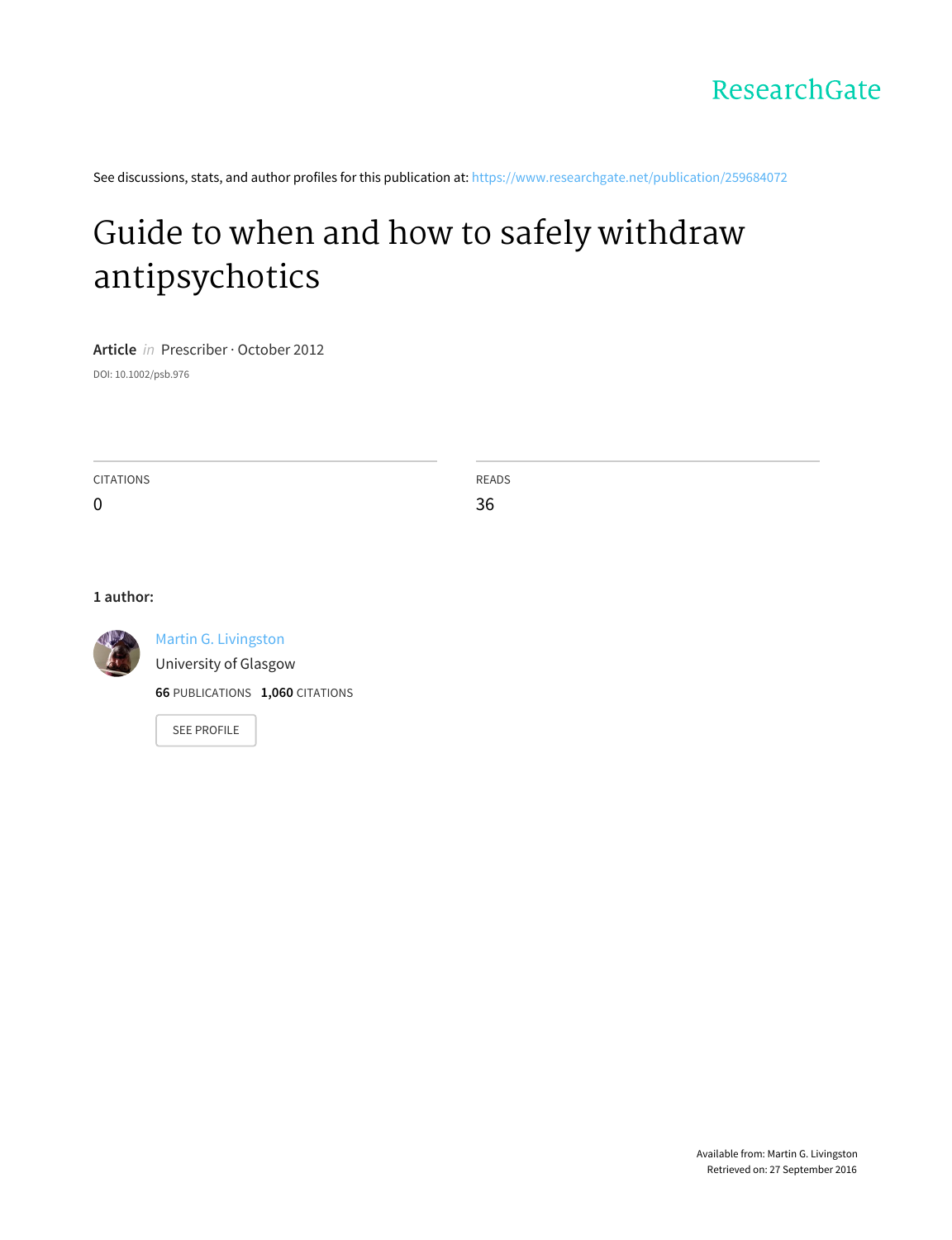# Guide to when and how to safely withdraw antipsychotics

#### *Martin Livingston MD, FRCPsych*

- change of diagnosis: patient does not have a psychotic illness
- prolonged remission after a first episode of psychosis
- bipolar illness: switching from mania to depression
- bipolar illness: switching to alternative mood-stabilising agents, *eg* from quetiapine to sodium valproate or valproic acid
- drug-induced psychoses: psychosis has remitted on drug withdrawal
- depressive illness: antipsychotic added to an antidepressant is no longer required
- off-label uses: where no benefit is evident, *eg* use of a sedative antipsychotic in anxiety disorders

**Table 1.** Indications for withdrawing antipsychotics

Antipsychotic medication is effective in the treatment and prophylaxis of psychotic illness. In addition, some antipsychotics, *eg* olanzapine, quetiapine and risperidone, have a role as mood stabilisers in bipolar illnesses, and quetiapine is a useful addition to the treatment of bipolar depression.

Longer-term use of antipsychotics carries significant risks to physical health and well-being and has to be weighed carefully against the potential benefits in managing the mental disorder.

Drugs such as clozapine, olanzapine, quetiapine and risperidone may induce the onset of the metabolic syndrome. $^{\rm 1}$  resulting in the development of type 2 diabetes and early-onset cardiac disease. Movement disorders, drug-induced parkinsonism, dystonias, akathisia and tardive dyskinesia may occur, especially with higher doses of the more potent dopamine-blocking antipsychotics such as haloperidol and pimozide (Orap).

Neuroleptic malignant syndrome (NMS), an uncommon but potentially fatal side-effect of antipsychotics, presents with muscle rigidity, fever, autonomic instability and delirium and an elevated creatine phosphokinase. 2 Torsade de pointes is a potentially fatal ventricular arrhythmia that results from OT interval prolongation.<sup>3</sup>

#### **Indefinite treatment with antipsychotics**

Many patients ask to come off antipsychotic medication because of concerns over stigma, drug intolerance and impaired insight resulting from their illness. It is important to state the case for continuation of the prescription where this is indicated. Often a change of drug is helpful. Examples include swapping aripiprazole (Abilify) for olanzapine in patients concerned about weight, or switching from aripiprazole to quetiapine in patients complaining of agitation and sleeplessness.

In some cases mental health legislation may have to be invoked

because an insight-impaired patient is placing himself or others at significant risk by failing to adhere to essential antipsychotic medication. There are some patients for whom lifelong medication with antipsychotics is essential as the risk of relapse never disappears. Even with optimal antipsychotic and psychosocial therapy programmes around 45 per cent of patients with schizophrenia will experience an exacerbation or major recurrence after an acute episode. 5

**Our series on stopping drugs provides practical advice on why, when and how to withdraw drug therapy. Here the author discusses the issues arising from discontinuing**

**antipsychotics.**

Lifelong antipsychotic medication may also be necessary in delusional and schizoaffective disorders. In the case of patients who have bipolar illness the alternatives to antipsychotics prescribed as mood stabilisers are lithium and some anticonvulsants, *eg* valproic acid (Depakote). In depressive illness with psychotic features or treatment-resistant depression, electroconvulsive therapy (ECT) remains a safe and highly effective alternative to antipsychotics. 5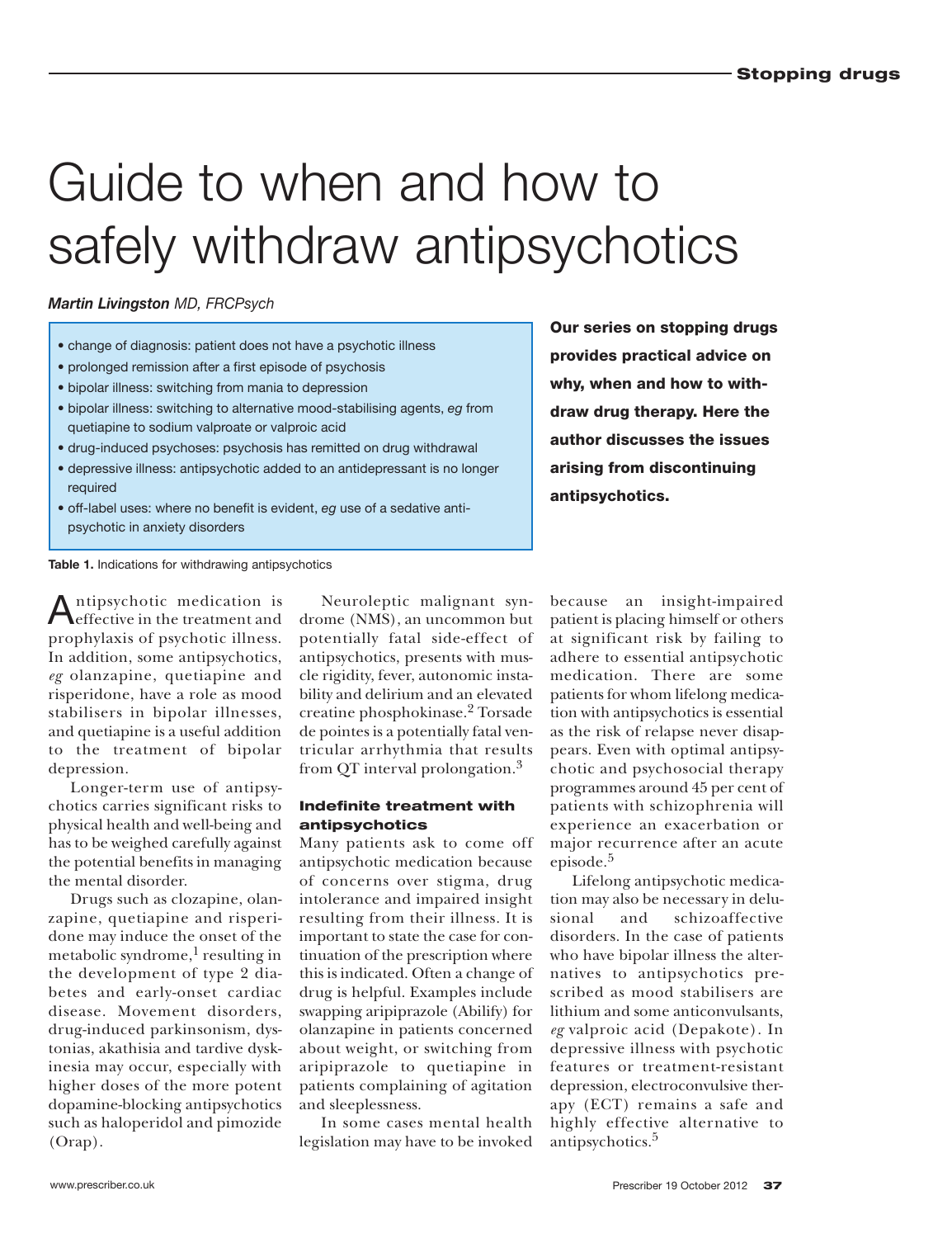| Motor           | acute – dystonia, dyskinesia, akathisia<br>later onset - tardive dyskinesia, tardive dystonia                                                                                                       |
|-----------------|-----------------------------------------------------------------------------------------------------------------------------------------------------------------------------------------------------|
| Neurovegetative | acute - nausea, insomnia, anxiety<br>later onset – paraesthesia, disturbed temperature<br>regulation, hyperalgesia<br>more chronic (up to 6 months duration) - dysthymia,<br>impaired concentration |

shown in Table 1. Many patients and their doctors feel that a trial off antipsychotic medication is warranted for patients who have a sustained remission following a first episode of psychosis. Unfortunately there is no evidence-based guidance on the issue and a recent randomised controlled trial indicated twice the rate of relapse in a group of patients on placebo following a one-year remission after a first

episode of psychosis. 6.

**How to withdraw**

The patient's consent should be sought following explanation of the intended programme of withdrawal and the likely withdrawal effects. The decision to withdraw is often difficult. It is helpful to consult a carer, if the patient agrees, as

**Table 2.** Discontinuation symptoms

#### **Candidates for antipsychotic withdrawal**

There is an urgent need to stop antipsychotic medication in patients who are suspected of developing NMS. Unfortunately, it is usually the case that patients who have suffered NMS will need such medication in the future and alternative antipsychotics will have to be prescribed, preferably from among those without high affinity to dopamine blockade, *eg* chlorpromazine or clozapine.

Other reasons for rapid withdrawal include cardiac side-effects of a potentially life-threatening nature and rare drug idiosyncratic problems such as cholestatic jaundice, most commonly found with chlorpromazine.

More planned withdrawal may be attempted for the indications

**Case 1. Patient wishes to stop medication**

AD is a 38-year-old man who was started on antipsychotic medication when he developed a schizophrenia-like psychosis involving thought process disorder, persecutory delusions and auditory and visual hallucinations. This took place 15 years ago when AD was taking LSD and cannabis. He stopped taking street drugs and remained on antipsychotics, usually at low dose without further relapse. He tended, however, to be somewhat circumstantial in his thinking and struggled to complete course work at university, his degree taking several years longer than normal. He seemed overly introspective and has never gained employment.

 The treating psychiatrist advised remaining on medication but AD was keen to discontinue. The risk-benefit profile of discontinuation in his case was explained and it was agreed to reduce his aripiprazole from 10mg to 5mg and six months later to stop it altogether. Twelve months after discontinuation concerns about his thought processing remain, but on follow-up at OPD no relapse has occurred. It is planned to keep him under review for at least another year.

well members of the multidisciplinary team involved in the patient's care. GPs may feel it is helpful to ask for a psychiatric opinion on whether withdrawal is appropriate in some cases.

The actual course of drug withdrawal is generally problem free – at least in the short term. Recurrence of illnesses such as schizophrenia may take months and the risk does not disappear with time. The absence of an early relapse, after discontinuation, causes patients to minimise the risk of nonadherence to antipsychotic regimens. Patients who notice no difference in their mental state for some weeks after stopping antipsychotics may continue off their medication. Problems then escalate if there is a relapse of an insight-impairing illness.

Nonadherence to antipsychotic regimens is common, with as many as 74 per cent of subjects stopping oral medication. 7 Nonadherence is frequently missed by the clinician, another indicator that shortterm severe withdrawal effects are relatively unusual.

When some long-acting injections are discontinued such as fluphenazine decanoate and flupentixol decanoate (Depixol Injection), the drug does not fully leave the body for some months after discontinuation, prolonging the time to a relapse related to drug withdrawal. Planned withdrawal should be carried out over a period of months to minimise drug withdrawal problems and to ensure that any signs of relapse are spotted before it becomes entrenched.

#### **Role of the GP**

It is common for GPs to either initiate or monitor antipsychotic medication. In those patients who suffer from an enduring psychosis such as schizophrenia or are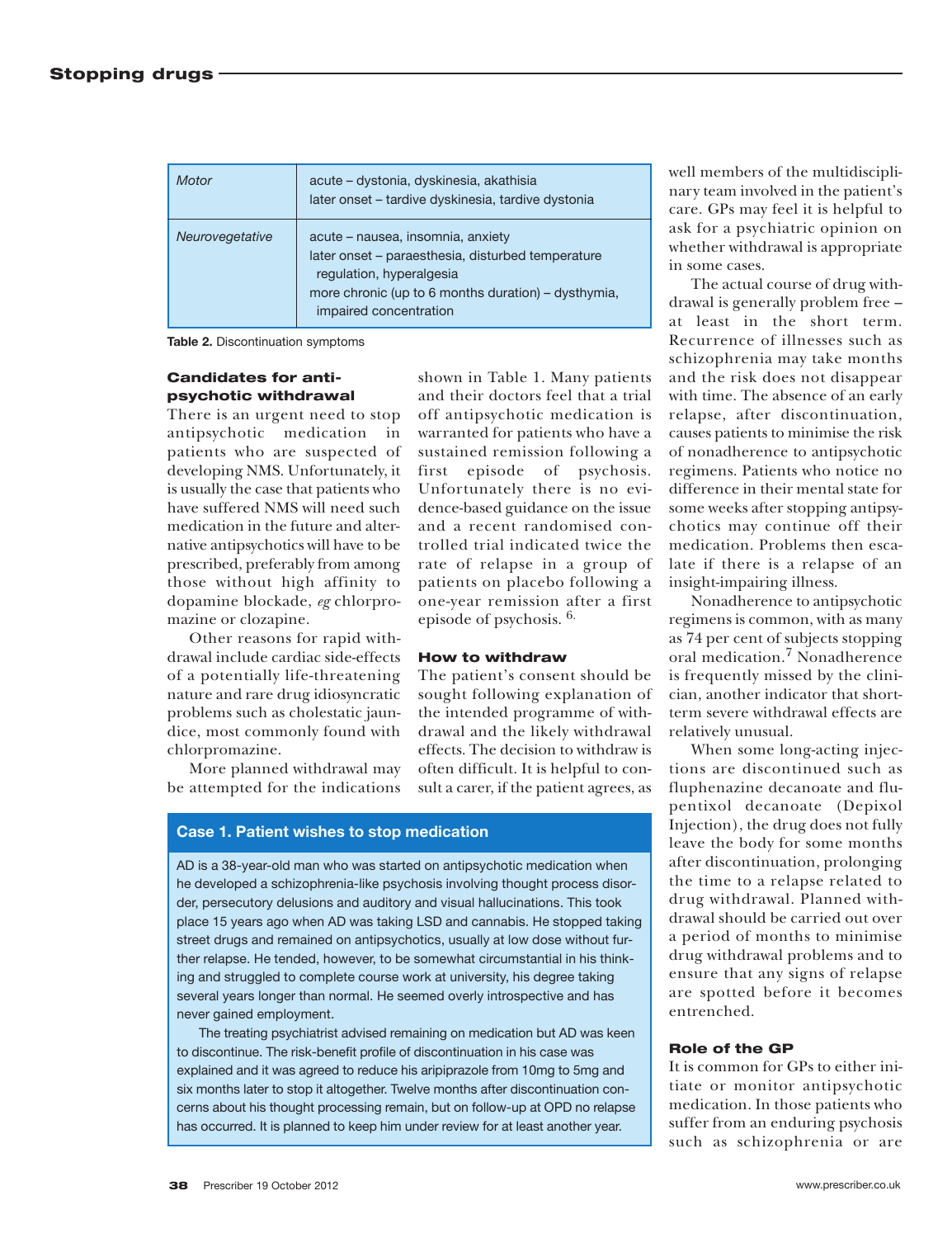prone to frequent relapse, as in brittle bipolar illnesses, the need for specialist review of the treatment plan and multidisciplinary team input usually mandates referral to the secondary-care mental-health services.

GPs should be able to supervise gradual antipsychotic withdrawal in their patients, especially if specialist input is rapidly and readily available in the event of major withdrawal effects or incipient relapse. Good communication between primary and secondary care facilitates smooth withdrawal and it is helpful for patients, those involved in treatment and carers to have a plan in the event of relapse or other problems in withdrawal.

#### **Symptoms in withdrawal**

When symptoms emerge during withdrawal of antipsychotics there are several possible causes. These are that symptoms of the underlying illness are emerging, unmasked by drug withdrawal, that a new episode of illness has developed, that a withdrawal or discontinuation syndrome is taking place or a rebound or supersensitivity psychosis has developed. It is often difficult to distinguish clinically between these possibilities.

#### *Discontinuation syndrome*

This term is used to describe withdrawal illnesses in individuals who are coming off medication that does not induce dependence. Some of the symptoms shown in Table 2 are nonspecific, *eg* impaired concentration and dysthymia, and may feature as sideeffects in the placebo arm of controlled drug studies. More objective indicators of a discontinuation syndrome are dyskinesias, dystonias and disturbed temperature regulation.

#### **Case 2. Problems with an antipsychotic switch**

SM, 53, has been suffering from a schizoaffective disorder for over 20 years, during which there have been several admissions and regular outpatient review at psychiatric clinics with CPN input. Her GP contacted the psychiatrist to point out that the patient was now more concerned about the worsening pronation-supination tremor of both hands as she was spilling liquids. On clinic review SM was noted to have a rather stiff, immobile facial expression as well as the tremor, and on examination had cog-wheeling evident in both wrists.

 The prescription at that time was haloperidol 6mg per day, lithium carbonate 800mg per day and citalopram 20mg per day with occasional use of temazepam 20mg for night sedation. The patient agreed to try a cross titration with quetiapine substitution for haloperidol over a three-month period and warned that the movement disorder might take some time to resolve. About four months later, now off haloperidol and taking 600mg per day of quetiapine SM was noted to be telephoning the psychiatric resource centre several times per week complaining of not feeling as well, poor sleep and agitation. When seen at the outpatient clinic she was noticeably irritable and atypically challenging but not depressed.

 A diagnosis of hypomania was made, thought to be due to reduced antipsychotic potency with the switch. SM would not consider any other option but a return to haloperidol, now back at a dose of 5mg per day. Sleep has improved and she is now less irritable.

Most antipsychotics have multiple neuroreceptor actions; for example, chlorpromazine and clozapine, which have significant anticholinergic activity, may provoke nausea, vomiting, insomnia and disturbing dream-laden sleep on withdrawal. 8 These symptoms are treatable with the prescription of an antipsychotic agent such as procyclidine. The release from dopamine blockade, which is present in every antipsychotic medication, may cause nausea and vomiting.

#### *Rebound psychosis*

This is a rapid-onset psychosis occurring within days of stopping antipsychotics, characterised by paranoid delusions, grandiosity, elation, hallucinations and hostility. It usually follows abrupt withdrawal of antipsychotics and is sometimes termed a supersensitivity psychosis. 9 Evidence for such an entity is most compelling following

clozapine withdrawal but it may occur with other antipsychotic drugs.

It represents a very serious hazard in the treatment of people who have severe treatment-refractory mental illnesses associated with antisocial behaviour, especially if they stop their clozapine covertly and abruptly. It is difficult to know clinically whether what is being obser ved is a relapse or a new type of psychotic disorder induced by coming off antipsychotics. The phenomena of a rebound psychosis suggest it is more akin to a stimulant-induced psychosis involving overactivity of dopaminergic and noradrenergic systems.

## *Relapse of the original mental illness*

Obviously this may arise due to the removal of the prophylactic effect of the antipsychotic and in effect provides a vindication for the prescription of the medication in the